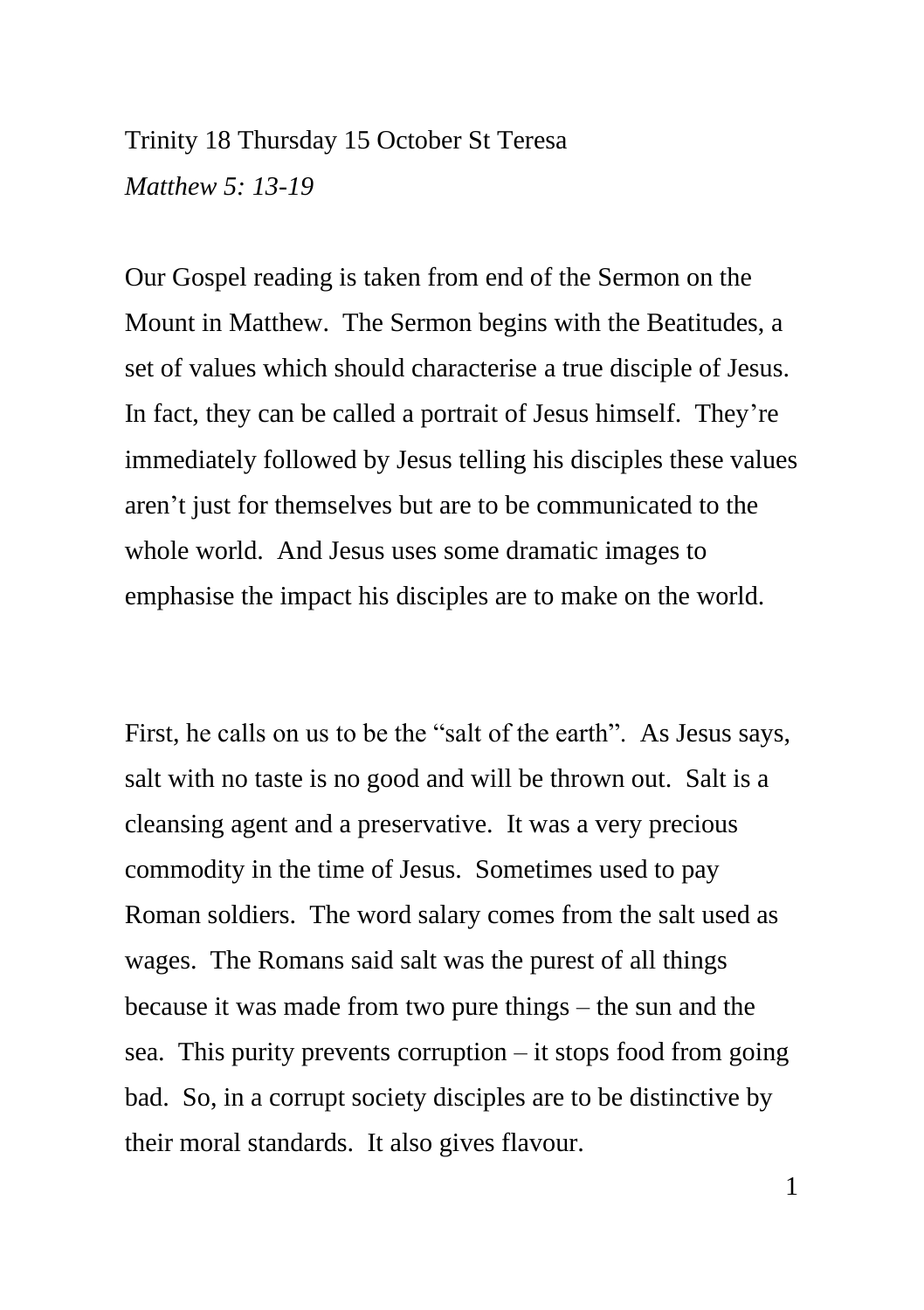One of the characteristics of salt is that it's totally absorbed into food so it can't be seen and yet its presence, or absence, is immediately noticeable. This is how Christians are to be present in the world. We're to be fully immersed in it, fully part of it but, at the same time, make a difference through the values of the Gospel. If we make no impact, if we live our Christian vocation in a way purely for ourselves and unnoticed by others, then we're like tasteless salt. So, in an apathetic and negative society we're to bring out the good news – the truth, mercy, love and peace of God. We're called to reveal the joy of living, to show life has flavour. It's a high calling but it's ours.

Light is a common theme in the Bible. In the beginning God said – Let there be light. Psalm 27 describes God himself as light. The Old Testament speaks of Jerusalem as a light for the whole world. Glory would shine out to beckon the nations and they would come in peace to worship the God of Israel. Jesus echoes this when he speaks of a city built on a hill. Jerusalem stood on a ridge – the Jews went up to it year by year on pilgrimage. Their lives were meant to be a visual aid for the world. A lighthouse to gather people to God.

 $\mathfrak{D}$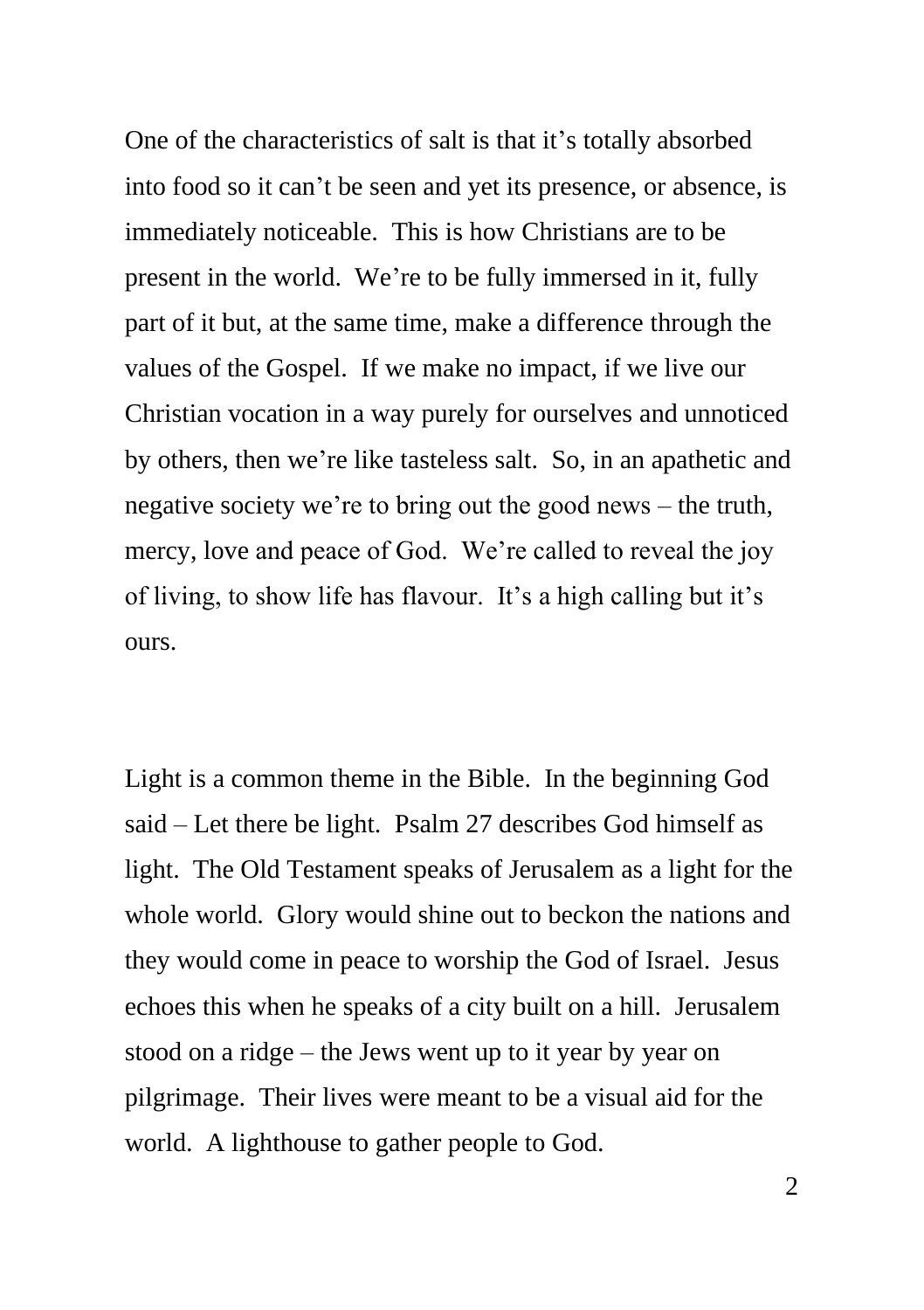Now Jesus puts this responsibility on his followers. He wants us to be radiant with God's goodness. We do this by living our lives in the way Jesus lived his. No one could say Jesus was invisible. Neither should we be. We're to be like a city built in a hilltop (as Jerusalem was) and visible for miles around. To be like a lamp in a house which, after it's been lit, isn't hidden away. This would be nonsense.

In the ancient world to keep a light burning somewhere was of utmost importance. If your light went out, you had to go and borrow a light from someone else. All lights receive their light from somewhere. We receive light from Jesus. The light we show is a reflected light. Light can expose what many people would prefer to remain hidden. But it also illuminates darkness, allowing people to find their way, do their work, see each other clearly, and appreciate the beauty of creation. The mind-set and lifestyle of a disciple should bring the Christ-light to bear on every aspect of human life.

However just as lamplight can be masked by a cover, so the disciple's impact can be overshadowed by other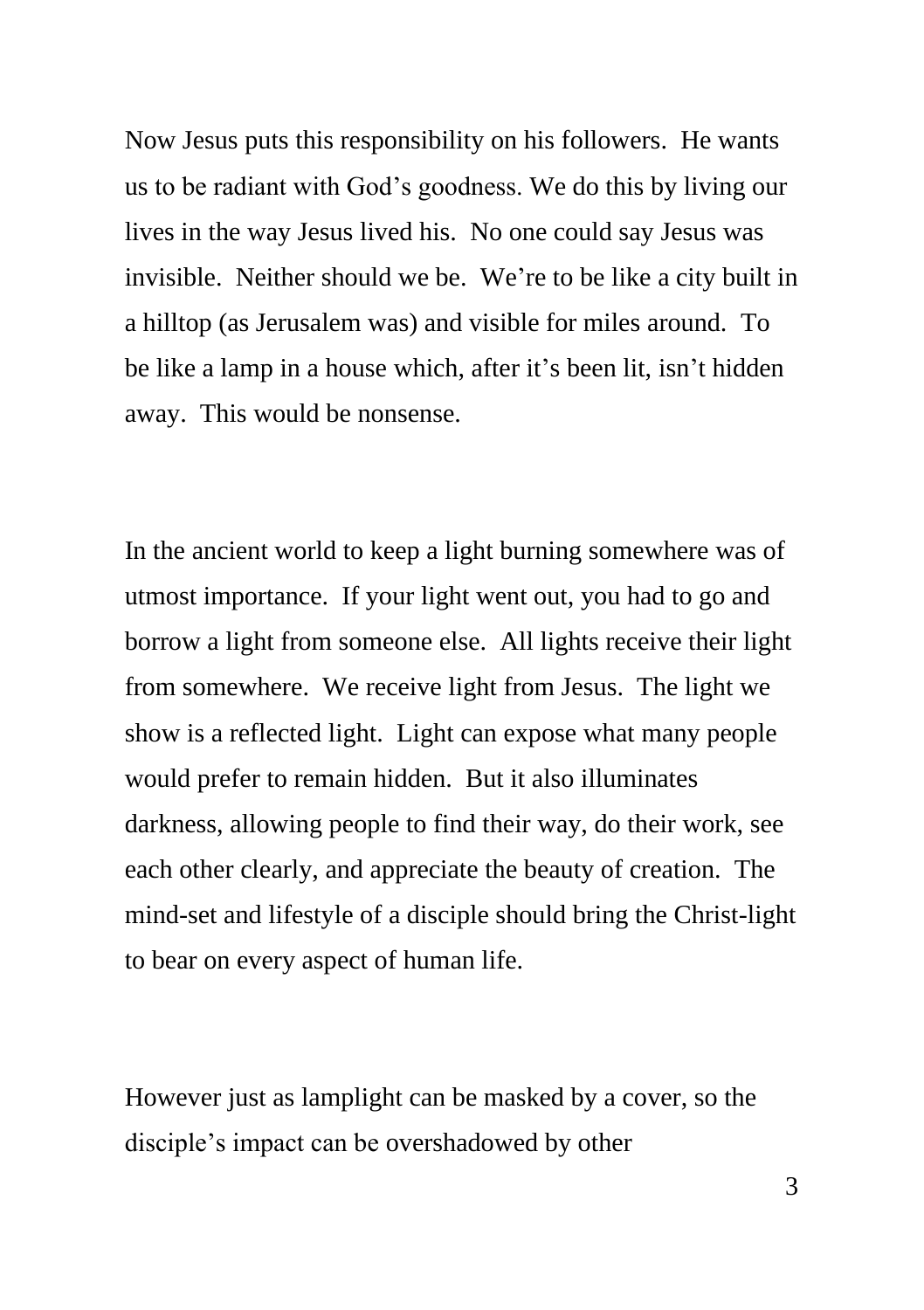preoccupations. We're to be the light of the world and a light that can be seen. To shine out not so people will admire us but so they'll be led to search for the source of that light and find their way to God, the Source and Goal of all being.

When we read Jesus' teaching today, we enter a world of hope that was first Jewish. Jesus invited his hearers to take up the role and heritage God had for Israel. Jesus, above all people, made that heritage real. It focussed on him in a unique way and the then through him has spread wider as millions of people, including us, have come to believe in Jesus. We have become light bearers for God that the ancient family of faith started with the Jews.

One of the reasons Matthew wrote his gospel was to show how this movement which started among the Jews spread beyond Judaism. So, the second part of our reading is on the observance of the Jewish Law, the Law of Moses. The gospel, written by a Jew (or Jews) for Jewish Christians, is to assure them that Jesus' coming doesn't mean the abolition of the Law of Moses but rather its fulfilment. So, Matthew has Jesus

4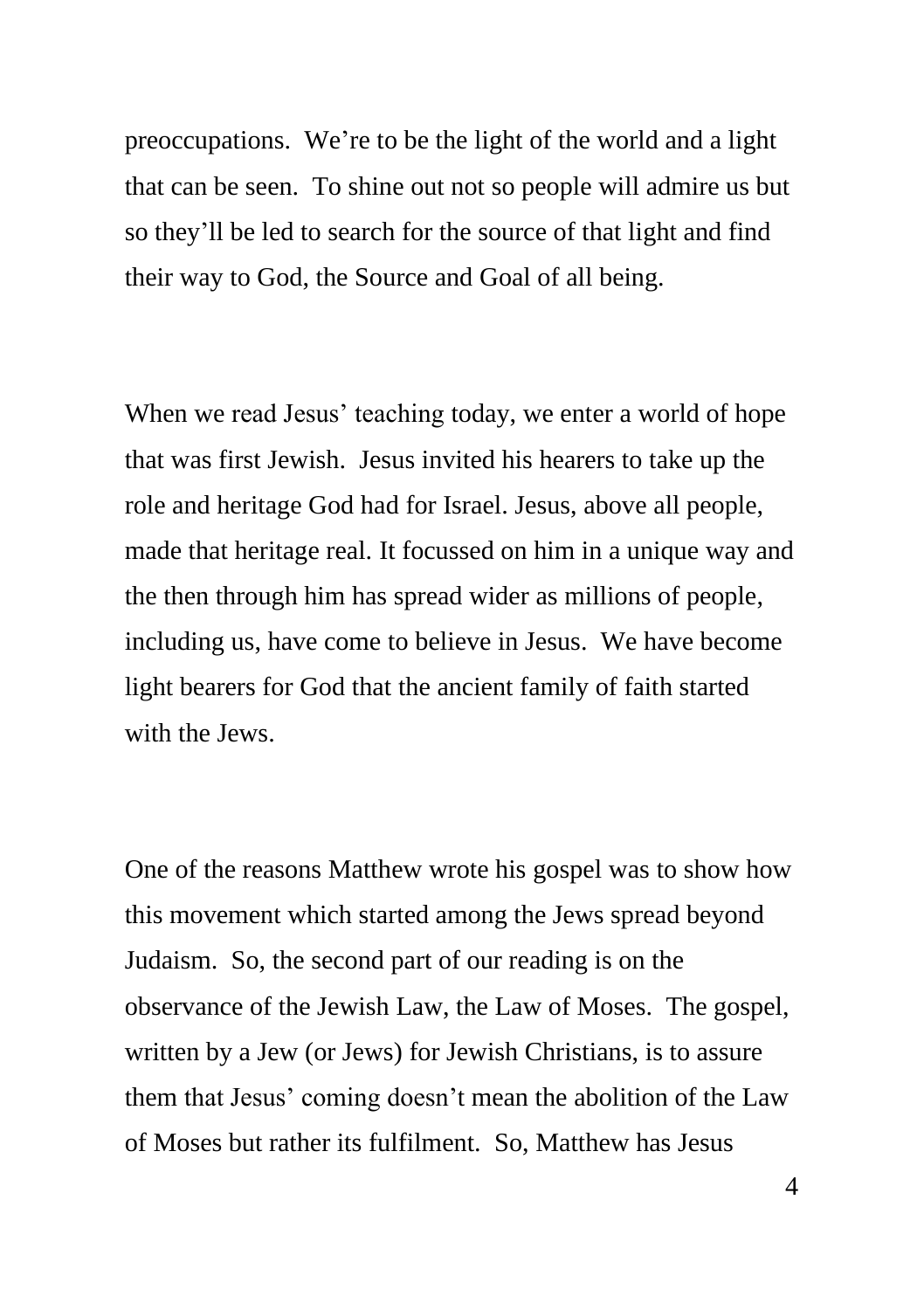assuring them that not a jot of the old Law will disappear till the end of time. The person who keeps and teaches this Law will be considered great in the Kingdom of God. This is the relationship between the Ten Commandments and their Christian counterpart, the Beatitudes.

But what has become of the idea of light spreading out from Israel?

The answer is: The prophecy is being fulfilled. The spread of faith in Jesus has drawn many from around the world to worship Israel's God. Yet the task still goes on. There's still plenty of darkness and fear. Jesus still invites his followers to be salt and light for the world, to be full of his Spirit and luminous with the light we receive from him.

So how do are we to be this in today?

We can be filled with the Holy Spirit through the spiritual communion blessing and that can give us the salt we need. Then to be light we could perhaps light a candle and reflect on Jesus as the Light of the World, basking in his light and glory. This will sustain us and enable us to be effective disciples for those around us who are struggling.